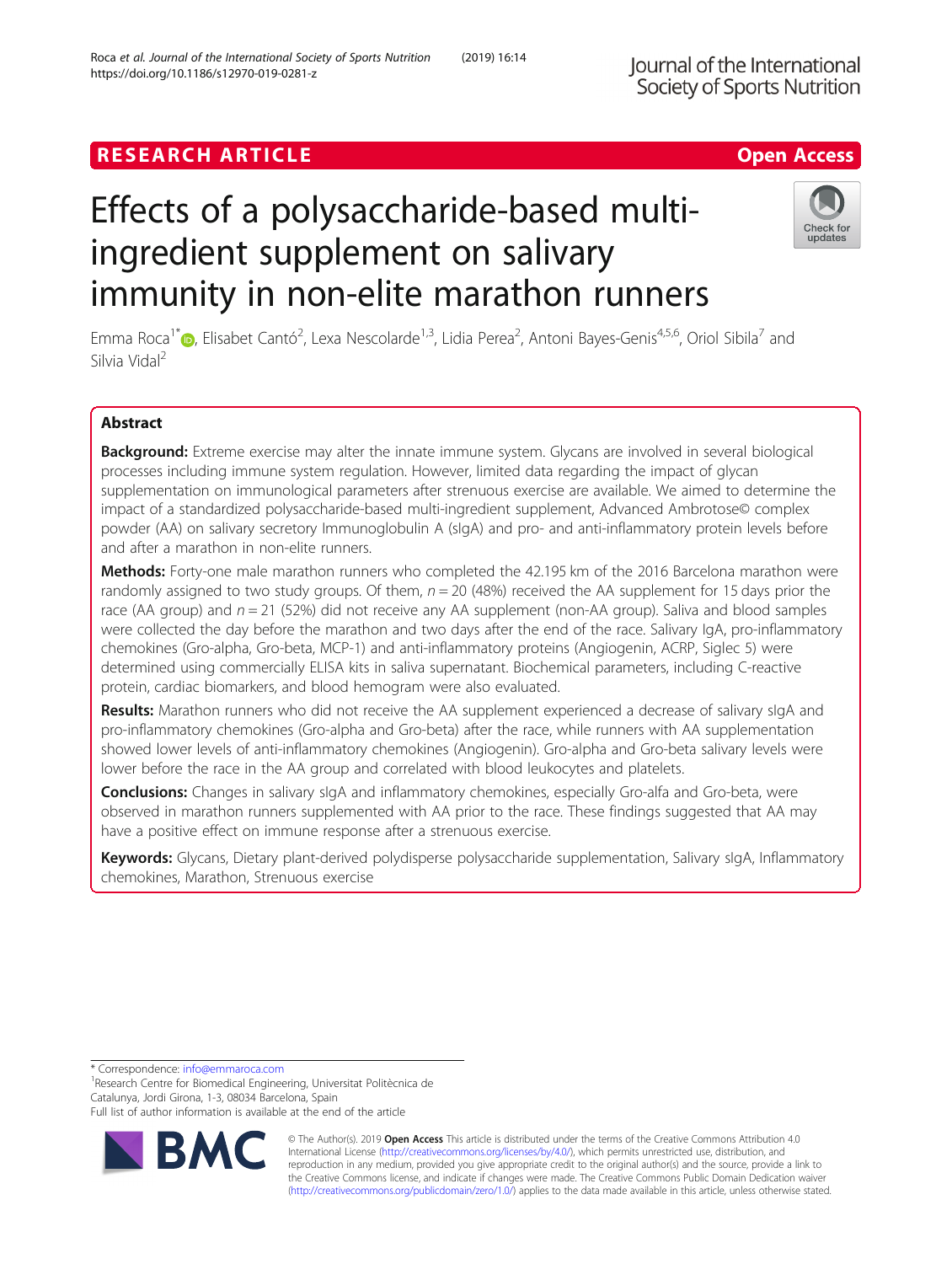# Background

In recent years, there has been a significant increase of participants in ultra-endurance races such as marathons and ultramarathons. In the United States alone, marathon runners have increased from 25,000 in 1976 to almost 503,000 in 2010 [\[18](#page-7-0)]. Competing in very strenuous events imposes severe metabolic stress and causes acute responses that may negatively alter the immune system [[17\]](#page-7-0). A high level of physical demand during such events induces a wide range of metabolic changes and causes micro-injuries in the muscles and other tissues. This physical demand increases the migration of white blood cells to the sites of injury, and induces acute phase inflammatory reactions [\[5,](#page-7-0) [16](#page-7-0), [28](#page-7-0)]. The local response to tissue injury involves the production of a large number of acute phase proteins and cytokines related to innate immunity such as secretory Immunoglobulin A (sIgA) or inflammatory chemokines [\[9](#page-7-0), [30\]](#page-7-0). Secretory Immunoglobulin A (sIgA) is a first line of defense against external agents, serving as a noninvasive biomarker of mucosal immunity [[10\]](#page-7-0). Several studies have shown significant sIgA changes following strenuous exercise [[3,](#page-7-0) [19](#page-7-0), [24\]](#page-7-0). Other important immune factors present in mucosal secretion also change after prolonged running [[6,](#page-7-0) [20](#page-7-0), [24](#page-7-0)]. These changes include: pro-inflammatory chemokines, such as Gro-alpha (neutrophil-activating protein 3 and melanoma growth stimulating activity), Gro-beta (macrophage inflammatory protein, secreted by monocytes and macrophages and chemotactic for polymorphonuclear leukocytes and hematopoietic stem cells) and MCP-1 (to recruit monocytes, memory T cells, and dendritic cells to the sites of inflammation produced by either tissue injury or infection); anti-inflammatory proteins such as Angiogenin (associated with altered normality through angiogenesis and through activating gene expression that suppresses apoptosis), Adipokine ACRP30 (cell signaling protein secreted by adipose tissue involved in regulating glucose levels as well as fatty acid breakdown) and Siglec5 (Sialic acid-binding Ig-like lectin 5).

Glycans (a generic term for any sugar or assembly of sugars, in free form or attached to another molecule) are directly involved in physiology [[31](#page-7-0)]. Glycans are involved in inflammation and immune system activation  $[11]$  $[11]$ . A standardized polysaccharide-based multi-ingredient supplement including glycans (Advanced Ambrotose© complex powder (AA)) may produce a significant overall shift towards an increased sialylation of serum glycoproteins. Sialylation changes can have a key role in many aspects of the immune response [[2\]](#page-7-0). It is therefore not surprising that one of the physiological effects of these polysaccharides is the immunomodulation through the glycosylation of proteins [[15\]](#page-7-0). AA is a saccharide supplement containing a standardized combination of plant polysaccharides (a source of mannose, galactose, fucose,

xylose, glucose, n-acetyl-glucosamine, n-acetyl-neuraminic acid, and n-acetyl-galactosamine) that may regulate immunity. In controlled human trials, polysaccharide intake enhanced the immune system biomarkers in the blood of healthy adults [\[22\]](#page-7-0). The effect of dietary supplements with polysaccharides on retired professional football players supported and optimized their quality of life [[25](#page-7-0)]. However, no data regarding the impact of AA supplementation on healthy marathon runners performing strenuous physical activity is available.

Our hypothesis is that glycan supplementations before strenuous physical activity enhances immune function and balances pro-inflammatory and anti-inflammatory proteins. Therefore, the aim of this study is to determine the impact of AA in the levels of sIgA, pro-inflammatory chemokines and anti-inflammatory proteins before and after running a marathon in non-elite marathoners.

#### Methods

#### Participants

This study is a part of the SUMMIT project (Health in Ultra-Marathons and their Limits), whose objective is to evaluate the behavior of certain clinical parameters in different races and was approved by an institutional review board (IIBSP-SUMMIT-2016-02). In this study, 41 male non-elite runners of the Barcelona Marathon 2016 participated and they gave signed informed consent.

All runners were weighed on race morning within 2 h of race start in racing attire with running shoes and immediately after completing the race using the same scale Jata 565 model. Later the body mass index (BMI) was calculated using the formula  $BMI = weight (kg) / height$ (m<sup>2</sup>). The mean age was  $39.3 \pm 9.2$  years old.

#### Study groups

Twenty participants (48%) received AA supplementation prior to the race (AA group), while 21 participants (52%) did not receive the AA supplement prior to the race (non-AA group). AA was administrated at dose of 8 g/ day (with Arabinogalactan, Aloe Vera extract, rice starch, ghatti gum, gum Tragacanth, Glucosamine HCl, Wakame algae extract) for 15 days before the marathon. The 41 athletes were selected for being homogeneous in age, weekly training hours, years of training, weight and height (Table [1](#page-2-0)), and were randomly assigned into the two study groups.

# Saliva and blood collection

Saliva samples were collected 48 h before the marathon (d0 samples) and two days after the end of the race (d2 samples). Saliva was collected into clean, sterile tubes, maintained at 4 °C before centrifugation at 9500×g 10 min at 4 °C. Supernatant was aspirated and 3 different aliquots were frozen at − 20 °C, until evaluated.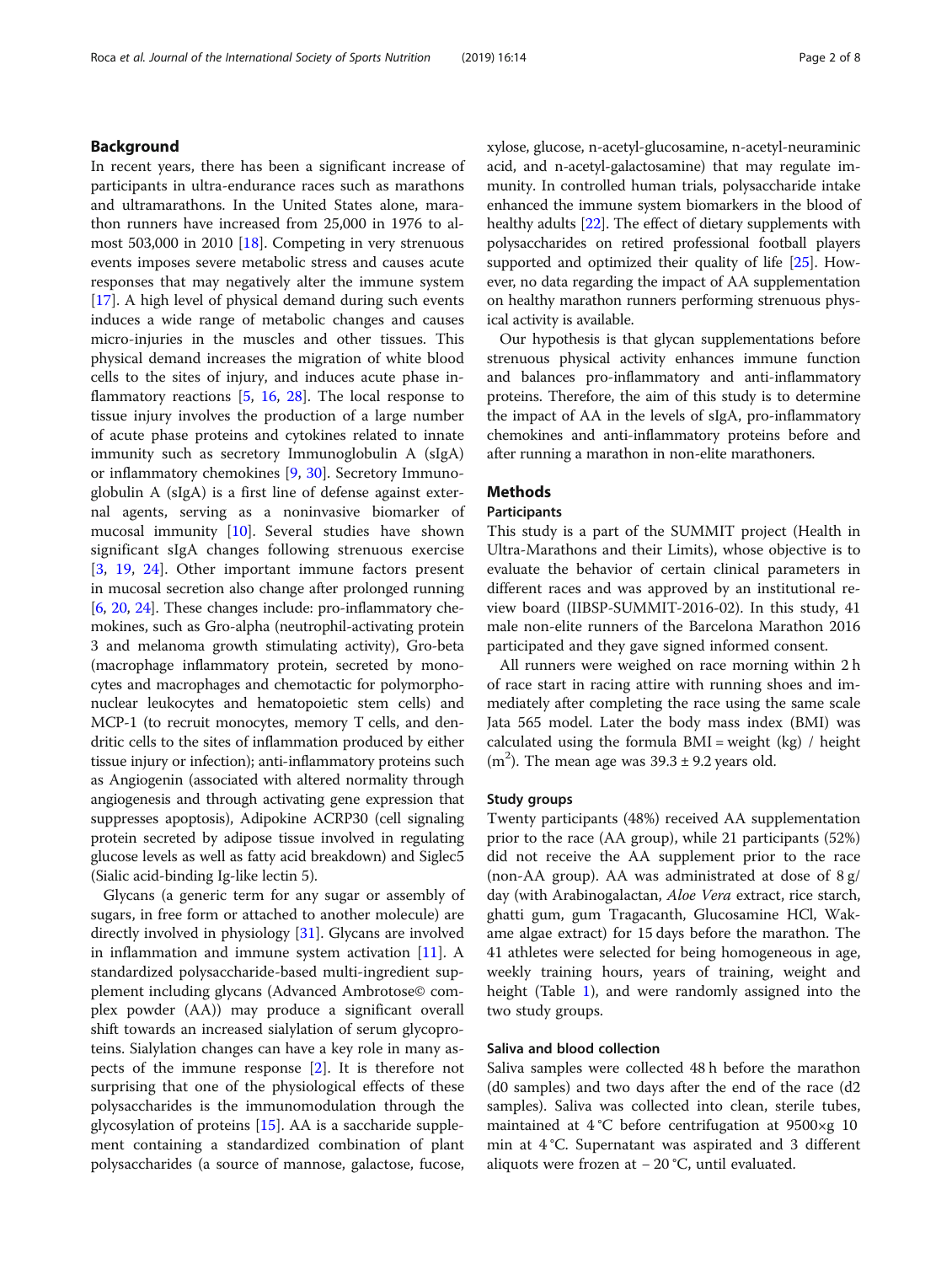| <b>TWARE T</b> anticipant characteristics, antinopolitically and training data before the marathorn |                 |                 |                 |            |  |
|-----------------------------------------------------------------------------------------------------|-----------------|-----------------|-----------------|------------|--|
| Baseline characteristics                                                                            | Total cohort    | Non-AA group    | AA group        | $p$ -value |  |
| Number of runners                                                                                   | 41              | 21              | 20              |            |  |
| Age (years)                                                                                         | $39.3 \pm 9.2$  | $39.3 \pm 12.8$ | $39.2 \pm 4.9$  | 0.717      |  |
| Weight (Kg)                                                                                         | $77.0 \pm 11.0$ | $74.0 \pm 12.0$ | $78.5 \pm 12.0$ | 0.208      |  |
| Height (cm)                                                                                         | $178.0 \pm 8.0$ | $178.0 \pm 7.0$ | $179.5 \pm 8.0$ | 0.142      |  |
| BMI ( $kg/m2$ )                                                                                     | $24.1 \pm 3.4$  | $23.8 \pm 3.0$  | $24.2 \pm 3.7$  | 0.696      |  |
| Training (years)                                                                                    | $8.0 \pm 8.5$   | $7.0 \pm 6.5$   | $9.0 \pm 12.3$  | 0.537      |  |
| Training (hours/week)                                                                               | $7.0 \pm 5.3$   | $6.0 \pm 4.5$   | $7.0 \pm 4.9$   | 0.106      |  |
| Loss weight (%)                                                                                     | $3.1 \pm 1.8$   | $3.1 \pm 2.9$   | $3.1 \pm 1.7$   | 0.276      |  |
| Race time                                                                                           | $3.5 \pm 0.5$   | $3.4 \pm 0.6$   | $3.6 \pm 0.5$   | 0.265      |  |

<span id="page-2-0"></span>**Table 1** Participant characteristics, anthropometric and training data before the marathon

AA group: Participants received Advanced Ambrotose Complex Powder (AA) supplementation prior the race

Non-AA group: Participants did not received any AA supplement prior the race

BMI: body mass index

Values are reported as mean ± SD for the quantitative and in percentage for the categorical. ANOVA test was used for parametric variables; Kruskal Wallis test was used for non parametric variables; Chi-Square Pearson for categorical variables

Three 10 mL blood samples were obtained from the antecubital vein 48 h before the marathon (d0 samples), at completion (d1 samples), and 48 h after the race (d2 samples). After the marathon, samples (d1) and weights were obtained within the 10 min interval after completing the race and before drinking any fluid or emptying the bladder.

#### Saliva analysis

Saliva samples were thawed and total saliva protein was quantified using Qubit protein Assay Kit (molecular probes Life Technologies). Salivary IgA (Human IgA, Platinum ELISA, ebioscience, Affymetrix, Santa Clare, CA), Lactoferrin, Lysozyme (AssayPro, St, Charles, MO, USA), Gro-alpha/CXCL1, Gro-beta/CXCL2 and MCP-1 (Elabscience, Houston, Texas) were measured by ELISA according to manufacturer's instructions. Limits of detection were for IgA: 1.6 ng/ml; lactoferrin: 0.625 ng/ml; lysozyme: 0.0781 ng/ml; Gro-alpha/CXCL1: 15.63 pg/ml, Gro-beta/CXCL2: 15.63 pg/ml, MCP-1: 15.63 pg/ml, Angiogenin: 1.64 pg/ml, ARCP30: 24.69 pg/ml and Siglec 5: 6.86 pg/ml. The data was expressed as concentration of each protein relative to total saliva protein concentration.

#### Blood analysis

The complete blood counts were performed on the Unicel DxH800 automated hematology analyzer (Beckman Coulter, Miami, FL, USA). N-terminal pro-B-type natriuretic peptide (NT-proBNP) was quantified in whole EDTA blood using the AQT90 FLEX immunoassay (Radiometer Medical, Copenhagen, Denmark). Serum creatine kinase (CK) and C-reactive protein (CRP) were determined using the AU-5800 Chemistry Analyzer (Beckman Coulter). Troponin T was measured from serum, using a High Sensitive Troponin-T assay in a Cobas e601 platform (Roche Diagnostics, Barcelona, Spain). ST2 was measured from serum samples using a high-sensitivity sandwich monoclonal immunoassay (Pressage® ST2 assay, Critical Diagnostics, San Diego, CA, USA).

#### Statistical analysis

The Kolmogorov-Smirnov test was applied to test the normal distribution of the data. All variables, with a normal distribution, were reported as mean ± standard deviation (SD). The rest of the variables were reported as median (interquartile rank) (IQR). T-test and paired t-test were respectively used for the comparison of independent and related variables with normal distribution. Wilcoxon test was used for the comparison of related variables with non-normally distributed data. Pearson's and Spearman's coefficients were respectively used to correlate changes between normal and between non-normal distributed variables. ANOVA and Kruskal-Wallis test were respectively used for comparative analyses of multiple normal and non-normal distributed data. Chi-square tests were used for the comparison of frequencies.  $P$  values less than 0.05 were considered significant.

#### Results

#### Study participants

Forty-one male non-elite marathon runners completed the 42.195 km of the 2016 Barcelona Marathon. Mean finishing time was  $3 h$  and  $28 min \pm 0$ .  $41 h$ . Median (interquartile range) age was  $39 \pm 9$  years old, with a weight of  $77 \pm 11$  kg, height of  $178 \pm 8$  cm and Body Mass Index (BMI) of  $24.1 \pm 3.4$ . Median training years were  $8 \pm 8$ , with a median of  $7 \pm 5$  h per week.

No significant differences in age, weight, height, and training were found between runners who received AA supplementation and those who did not (Table 1).

# Plasma and blood measurements

C-reactive protein increased significantly 48 h after the marathon (d2), although no significant differences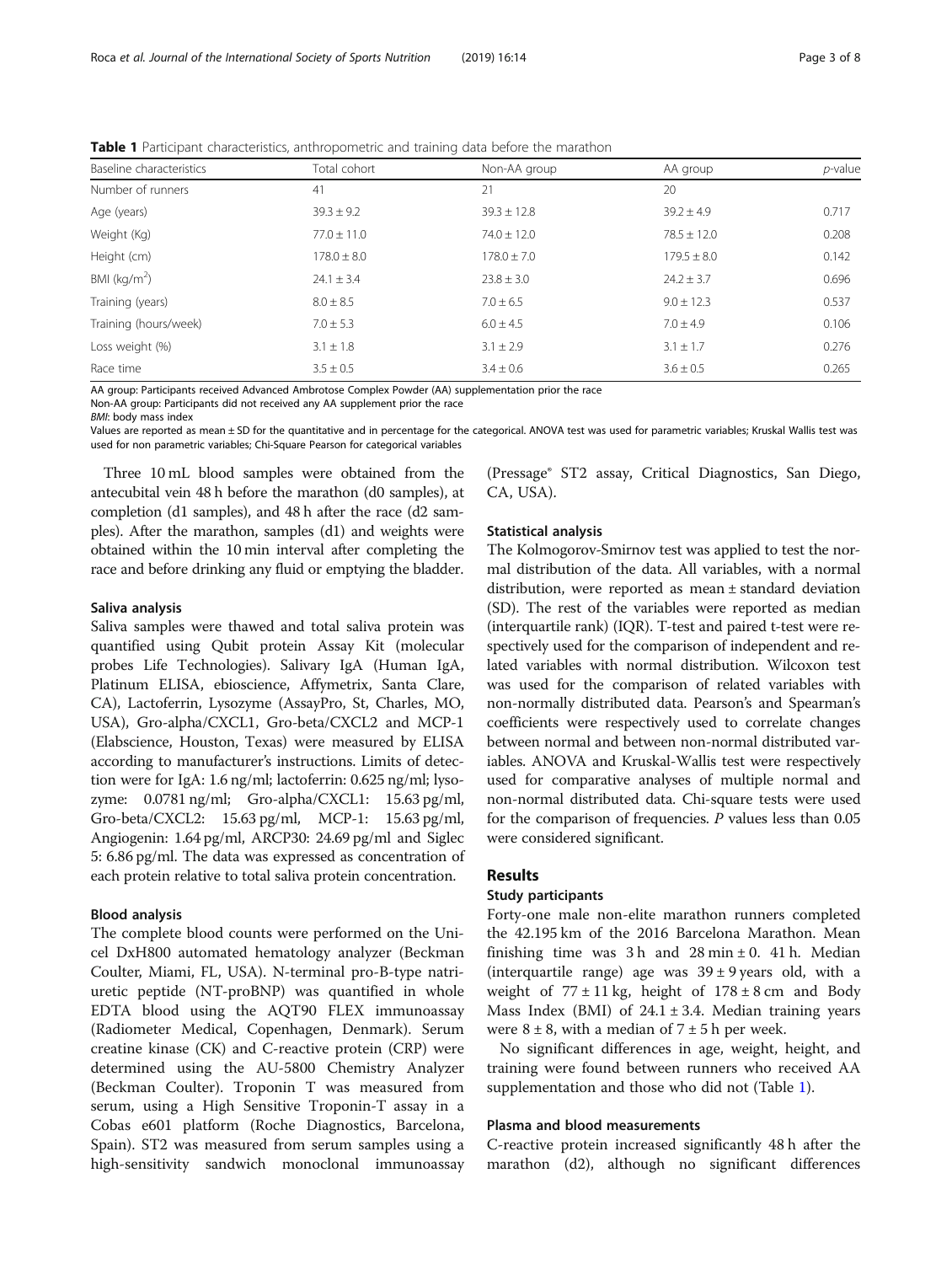between AA and non-AA groups were found. Similarly, all evaluated cardiac (Hs-TnT, St2 and NTproBNP) and muscle damage (CK) biomarkers increased after the race, but no significant differences between participants in either group were found (Table 2).

Hemoglobin, hematocrit, erythrocytes and platelets counts did not change after the race (d1), with no differences between groups. However, a marked increase in leukocyte counts per L was found in both groups after the race (d1) and participants who received AA supplementation for 15 days prior to the race experienced a lower increase compared to those without the AA

supplementation  $(13.2 \pm 4.6 \text{ vs } 16.1 \pm 4.4 \times 10^9 \text{/L}, p = 0.03)$ (Table 2).

# Salivary IgA

No differences in salivary IgA levels normalized to total salivary protein before (d0) and 48 h after the race (d2) were found  $(0.47 \pm 0.44 \text{ vs } 0.37 \pm 0.29, p = 0.6)$ . However, when participants with and without AA supplementation were compared, a decrease of sIgA 48 h after the race (d2) was observed in the non-AA group (0.55  $\pm 0.37$  vs  $0.31 \pm 0.35$ ,  $p = 0.01$ ), while no differences

Table 2 Plasma and blood measurements before, after and 48 h after the marathon in 41 runners

| Biochemical values                | Total cohort      | Non-AA group      | AA group          | $p$ -value |
|-----------------------------------|-------------------|-------------------|-------------------|------------|
| CRP_d0 (mg/dL)                    | $0.85 \pm 1.18$   | $0.60 \pm 1.28$   | $1.00 \pm 1.23$   | 0.683      |
| CRP_d1 (mg/dL)                    | $0.55 \pm 0.85$   | $0.45 \pm 2.91$   | $0.95 \pm 2.48$   | 0.606      |
| CRP_d2 (mg/dL)                    | $7.6 \pm 4.65$    | $6.80 \pm 5.00$   | $8.95 \pm 4.25$   | 0.359      |
| CK_d0 (U/L)                       | $170.5 \pm 123.8$ | $188.5 \pm 172.3$ | $136.0 \pm 125.3$ | 0.633      |
| CK_d1 (U/L)                       | $566.0 \pm 282.3$ | $566.0 \pm 251.5$ | $567.5 \pm 396.3$ | 0.958      |
| CK_d2 (U/L)                       | $764.5 \pm 540.8$ | 788.5 ± 787.8     | $650.0 \pm 513.8$ | 0.368      |
| Hs-TnT_d0 (ng/L)                  | $3.1 \pm 2.7$     | $2.9 \pm 2.0$     | $3.4 \pm 5.0$     | 0.407      |
| Hs-TnT_d1 (ng/L)                  | $49.6 \pm 68.1$   | $48.9 \pm 68.8$   | $49.9 \pm 68.8$   | 0.449      |
| Hs-TnT_d2 (ng/L)                  | $4.8 \pm 6.3$     | $4.9 \pm 7.2$     | $4.6 \pm 3.7$     | 0.334      |
| St2_d0 (ng/mL)                    | $34.0 \pm 14.8$   | $34.7 \pm 16.2$   | $28.6 \pm 16.0$   | 0.394      |
| St2_d1 (ng/mL)                    | $54.9 \pm 30.3$   | $59.0 \pm 40.5$   | $43.3 \pm 30.4$   | 0.256      |
| St2_d2 (ng/mL)                    | $32.9 \pm 20.5$   | $37.7 \pm 19.3$   | $29.4 \pm 17.1$   | 0.059      |
| NTproBNP_d0 (ng/L)                | $70.0 \pm 0$      | $70.0 \pm 0$      | $70.0 \pm 0$      | 0.336      |
| NTproBNP_d1 (ng/L)                | $94.5 \pm 70.5$   | $100.5 \pm 50.3$  | $85.5 \pm 221.3$  | 0.392      |
| NTproBNP_d2 (ng/L)                | $70.0 \pm 0$      | $70.0 \pm 0$      | $70.0 \pm 0.5$    | 0.845      |
| Hemoglobin d0 (g/L)               | $14.8 \pm 1.3$    | $14.8 \pm 1.1$    | $14.7 \pm 1.6$    | 0.350      |
| Hemoglobin_d1 (g/L)               | $14.7 \pm 1.1$    | $14.8 \pm 1.0$    | $14.5 \pm 0.3$    | 0.173      |
| Hemoglobin_d2 (g/L)               | $14.3 \pm 0.7$    | $14.4\pm0.7$      | $14.2 \pm 0.9$    | 0.170      |
| Hematocrit_d0                     | $43.7 \pm 3.0$    | $43.7 \pm 3.1$    | $43.8 \pm 3.1$    | 0.327      |
| Hematocrit_d1                     | $44.0 \pm 4.2$    | $44.3 \pm 3.2$    | $43.3 \pm 3.4$    | 0.132      |
| Hematocrit d2                     | $42.7 \pm 2.2$    | $42.8 \pm 1.8$    | $42.2 \pm 3.7$    | 0.114      |
| Erythrocytes_d0 (10Exp12/L)       | $4.9 \pm 0.6$     | $4.9 \pm 0.4$     | $5.1\,\pm\,0.7$   | 0.903      |
| Erythrocytes_d1 (10Exp12/L)       | $5.0 \pm 0.5$     | $5.0 \pm 0.4$     | $5.0 \pm 0.8$     | 0.586      |
| Erythrocytes_d2 (10Exp12/L)       | $4.8 \pm 0.4$     | $4.8 \pm 0.3$     | $4.9 \pm 0.5$     | 0.532      |
| Platelets_d0 (10Exp9/L)           | $0.2 \pm 0.0$     | $0.2 \pm 0.0$     | $0.2 \pm 0.0$     | 0.063      |
| Platelets_d1 (10Exp9/L)           | $0.2 \pm 0.0$     | $0.2 \pm 0.1$     | $0.2 \pm 0.0$     | 0.852      |
| Platelets_d2 (10Exp9/L)           | $0.2 \pm 0.0$     | $0.2 \pm 0.0$     | $0.2 \pm 0.0$     | 0.555      |
| Leukocyte_d0 (10 <sup>9</sup> /L) | $6.5 \pm 1.9$     | $6.4 \pm 1.3$     | $6.5 \pm 3.2$     | 0.860      |
| Leukocyte_d1 (10 <sup>9</sup> /L) | $12.2 \pm 5.3$    | $16.1 \pm 4.4$    | $13.2 \pm 4.6$    | 0.032      |
| Leukocyte_d2 (10 <sup>9</sup> /L) | $6.6 \pm 1.3$     | $6.6 \pm 1.4$     | $6.6 \pm 1.8$     | 0.217      |

AA group: Participants received Advanced Ambrotose Complex Powder (AA) supplementation prior the race

Non-AA group: Participants did not received any AA supplement prior the race

CK creatine kinase, CRP C-reactive protein, HGB hemoglobin, Hs-TnT high-sensitivity troponin T, NT-proBNP N-terminal pro-B-type natriuretic peptide Values are reported as mean ± SD for the quantitative and in percentage for the categorical. ANOVA test was used for parametric variables; Kruskal Wallis test was used for non parametric variables; Chi-Square Pearson for categorical variables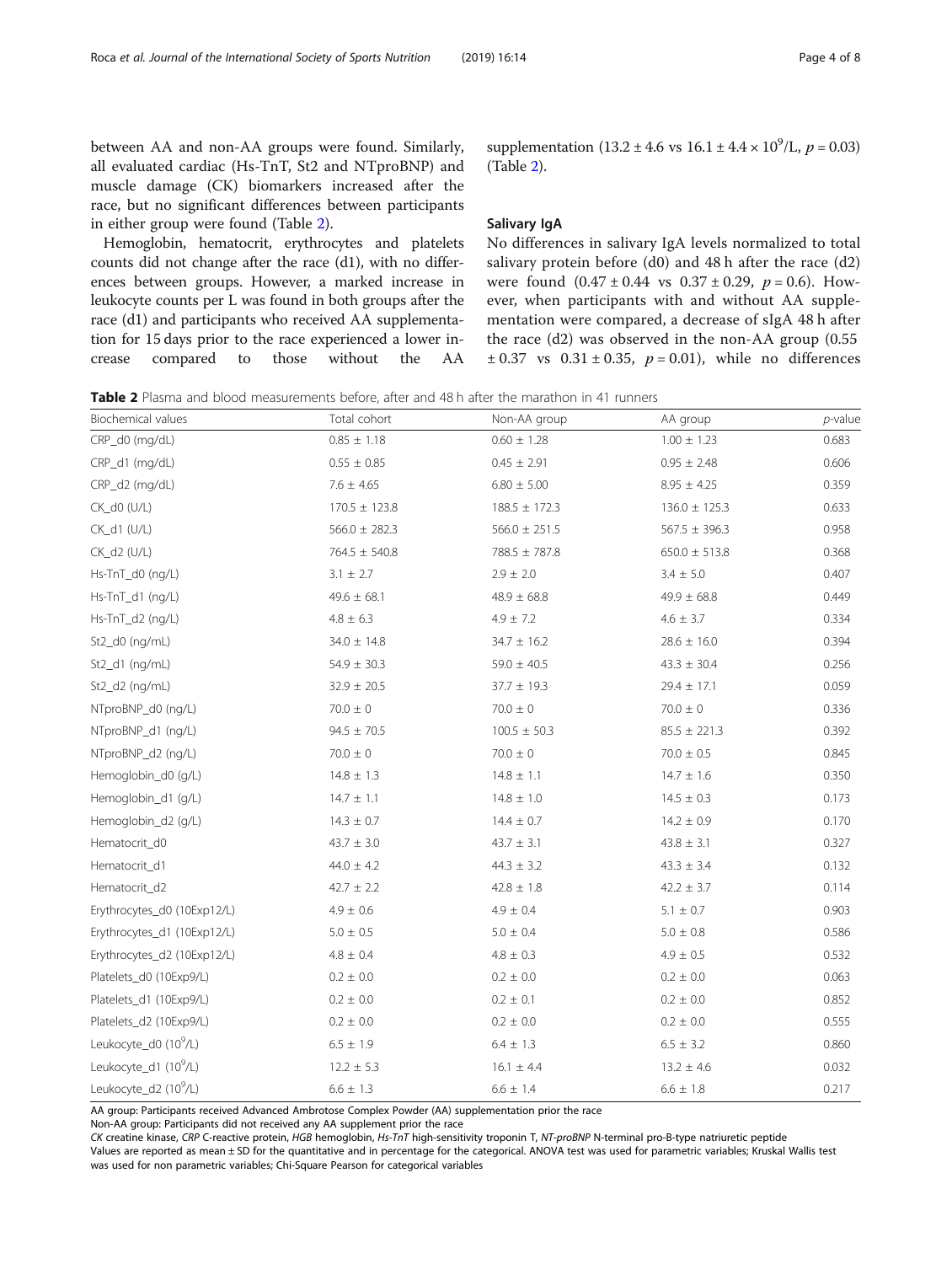before (d0) and 48 h after the race (d2) in the AA group were found  $(0.25 \pm 0.33 \text{ vs } 0.24 \pm 0.32, p = 0.5)$  (Fig. 1).

#### Salivary pro inflammatory proteins

A decrease of pro-inflammatory salivary proteins such as Gro-alfa, Gro-beta and MCP-1 after the race was observed in all participants, although differences were not statistically significant (data not shown). Nevertheless, the decline in Gro-alpha (Fig. [2](#page-5-0)a) and Gro-beta (Fig. [2b](#page-5-0)) was statistically significant in those runners who did not receive the AA supplement  $(0.38 \pm 0.20 \text{ vs }$ 0.24  $\pm$  0.18,  $p = 0.02$  and 0.47  $\pm$  0.26 vs 0.32  $\pm$  0.26,  $p =$ 0.03), while differences were not observed in the AA group. Furthermore, basal levels of Gro-alpha and Gro-beta were significantly lower ( $p = 0.03$ ) in the AA group at baseline before the marathon (d0) compared to the non-AA group (Fig. [2](#page-5-0)).

#### Salivary anti-inflammatory proteins

No statistically significant differences of salivary anti-inflammatory proteins such as ACRP, angiotensin, and Siglec 5 were observed before (d0) and 48 h after the marathon (d2) (data not shown). However, in those runners of the AA group, a significant decrease of Angiogenin 48 h after the race (d2) was observed (0.18  $\pm 0.08$  vs  $0.14 \pm 0.07$ ,  $p = 0.04$ ), while differences were not observed in the non-AA group  $(0.3 \pm 0.13 \text{ vs } 0.17 \pm 1.00)$ 0.10,  $p = 0.7$ ) (Fig. [3\)](#page-5-0).

#### Systemic correlations

After the race, those runners who received the AA supplement (AA group) showed positive correlations between salivary Gro-alpha levels with leukocyte counts per L ( $r = 0.38$ ,  $p = 0.02$ ) and a tendency between Gro-beta salivary levels and blood platelet counts ( $r = 0.27$ ,  $p = 0.06$ ).



These systemic correlations were not observed in the non-AA group (Fig. [4](#page-6-0)).

#### **Discussion**

In our study, we demonstrated significant changes in salivary biomarkers of immune function in healthy, non-elite athletes before and after a strenuous exercise like an asphalt marathon, after consuming a polysaccharide-based multi-ingredient supplement, AA, for 15 days prior to exercise. Specifically, a decrease in salivary sIgA, Gro-alfa and Gro-beta were observed after the marathon in those runners who did not receive AA supplement prior the race, while those runners who received the AA supplement showed a decrease in a salivary Angiogenin. Gro-alpha and Gro-beta salivary levels were lower before the race in the AA group and correlated with the counts of blood leukocytes and platelets. These findings suggest that AA supplementation produces changes in salivary immunity that may have a positive effect on immunity before and after a marathon.

sIgA is a key component of innate immunity and provides a first line of defense against pathogens at mucosal surfaces [[8\]](#page-7-0). Numerous studies have assessed the saliva sIgA response to prolonged strenuous exercise to explore whether immunity may be temporarily compromised after the exercise. Most of the studies described a post-exercise decrease in sIgA, including Nordic skiers after a 50 km race [[29\]](#page-7-0) or trained cyclists cycling for more than 2 h on a stationary ergometer  $[32]$  $[32]$  $[32]$ . In marathon runners, a significant decrease of sIgA following a marathon race has been described [[19](#page-7-0)], which was independent of gender, age or carbohydrate ingestion. In our study, runners with AA supplementation did not experience a significant decrease in sIgA after the marathon, which was observed in runners without the AA. These findings suggested that AA supplement enhanced immunity by avoiding the sIgA decrease after the race. Different studies have postulated that glycosylation plays an important role in the biosynthesis and biological activity of the proteins involved in antigen recognition, such as sIgA [[23](#page-7-0)]. Further studies are needed to explore this pathway, which may be crucial in order to better understand the effect of strenuous exercise on mucosal immunity.

Supplementation with glycans can also result in salivary glycol-modifications of proteins. These modifications can regulate the synthesis and/or degradation of pro- and anti-inflammatory molecules participating in the immune response of runners to strenuous effort. Several inflammatory chemokines have demonstrated a potential role in the regulation of immune response during exercise [[27](#page-7-0)]. In our study, we demonstrated that Gro-alfa and Gro-beta, two pro-inflammatory chemokines, involved in the attraction of neutrophils to the site of inflammation, decreased in saliva after the race in those runners who did not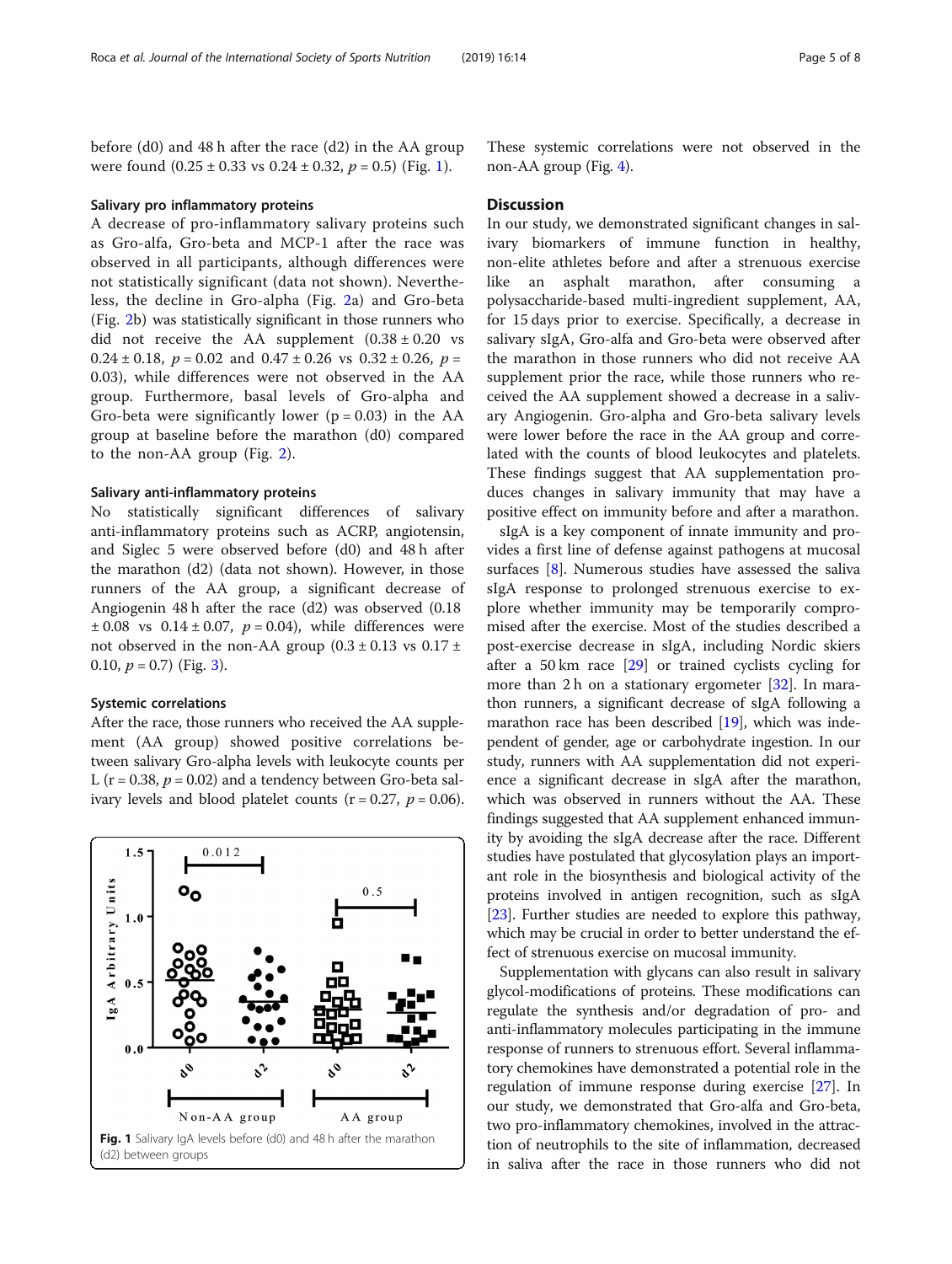receive AA. It has been described that moderate exercise suppressed Gro-alfa [[4\]](#page-7-0) and, in experimental models, exercise down-regulates multiple inflammatory cytokines [[26](#page-7-0)], including Gro-alfa and Gro-beta, that results in a systemic anti-inflammatory effect  $[1, 13]$  $[1, 13]$  $[1, 13]$  $[1, 13]$ . These findings were not observed in runners who received the AA supplement, suggesting that they had better immunoregulation. Runners with AA supplementation have also showed a decrease in salivary Angiogenin levels, which was not detected in runners without AA. It suggests that salivary pro-inflammatory proteins can be buffered with anti-inflammatory ones, especially those produced by runners supplemented with AA. In addition, it is important to note that after 15 days on AA, the baseline levels of Gro-alfa, Gro-beta and Angiogenin were different in runners with and without AA. Interpretations of all these salivary inflammatory changes are complex and require further more detailed studies.



The systemic effect of glycans has been described in several studies [\[15](#page-7-0)]. Interestingly, it is postulated that glycans may regulate leukocyte activity [[21](#page-7-0)]. In our study, runners who received the AA supplement experienced a lower increase in total blood leukocyte counts after the race compared to those runners without the AA supplement. Furthermore, a correlation between salivary levels of Gro-alpha with blood leukocyte counts and salivary Gro-beta levels with blood platelet counts were observed in the AA group. All in all, these findings suggested a relationship between salivary and systemic immunity, especially in those runners who received the AA supplement prior to the race. The association between high dietary protein during high-intensity training and reduction in respiratory symptoms in elite cyclists by restoring impairments in leukocyte trafficking has also been reported [[35\]](#page-7-0) The influence of ingredients other than glycans on the immune system has been re-ported. For example, brown seaweed [\[33\]](#page-7-0), Aloe vera [[12](#page-7-0)] and glucosamine [\[14\]](#page-7-0) have antioxidant activity and anti-inflammatory effects. Arabinogalactan decreases the incidence of infectious episodes by improving serumantigen specific IgG and IgE response to Streptococcus pneumonia [\[7](#page-7-0)]. Starch supplementation promotes the growth of commensal bacteria that may improve bowel health [\[34\]](#page-7-0). However, more work is needed to clarify the mechanism that may explain these important results.

Our study has limitations. First, we only have studied men, and we cannot exclude the effect of glycans in salivary immunity based on sex. Second, due to the small sample size of runners included, the results should be validated in further studies before generalizing them. Third, runners received the AA supplement for 15 days prior the race, and the effect of taking this supplement for a longer time may be different. Fourth, the influence of ingredients included in the AA supplements which are not glycans such as glucosamine and Aloe Vera on

<span id="page-5-0"></span>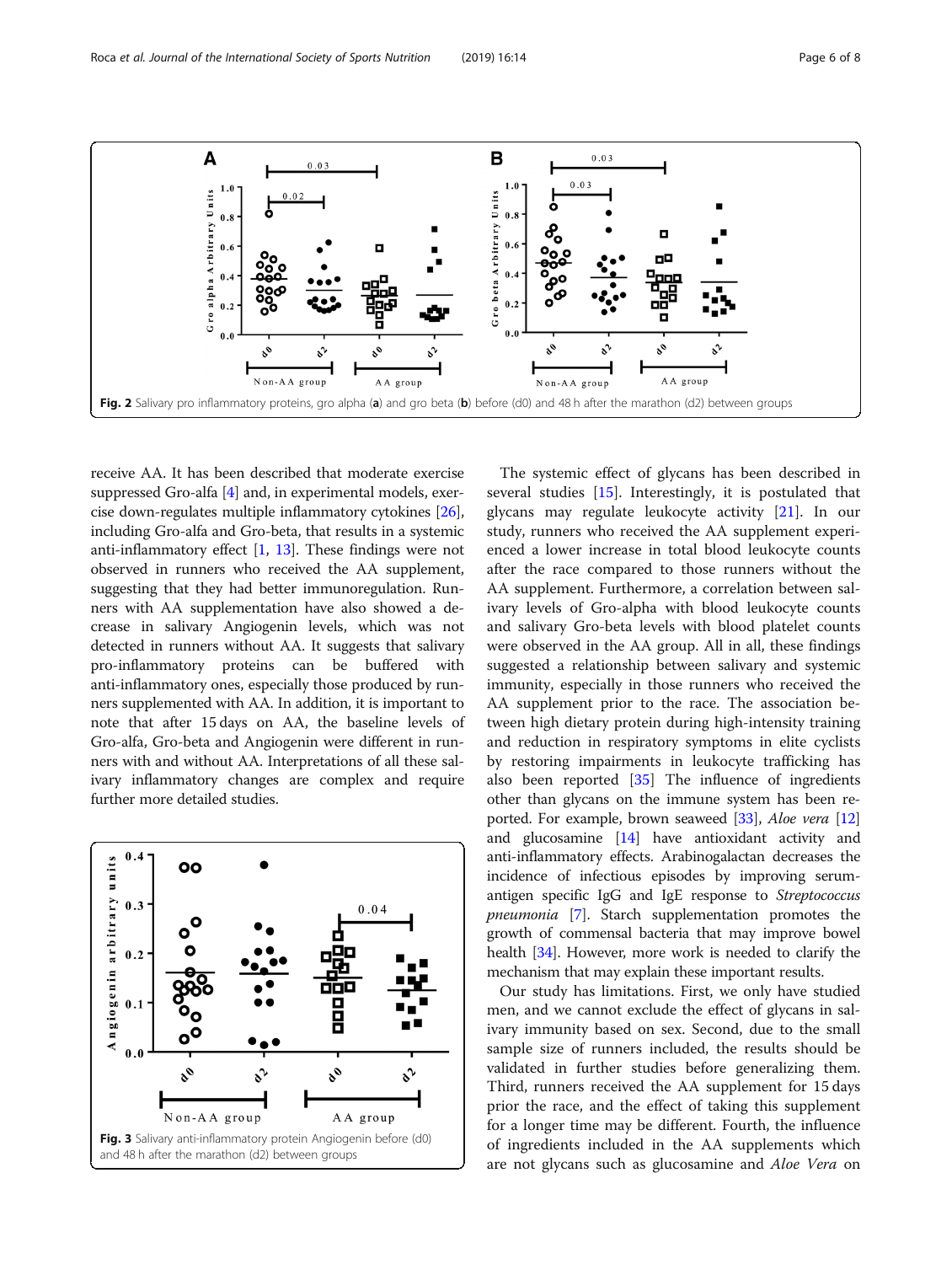<span id="page-6-0"></span>

the immune system cannot be ruled out, and further studies in non-elite marathon runners should be performed to better clarify this important point.

# Conclusion

In conclusion, our study documented significant changes in salivary and systemic immunological biomarkers in marathon runners after consuming a polysaccharide-based multi-ingredient supplement AA, before and after the race. Further research using randomized, double-blind, placebo-controlled design will extend knowledge of the potential benefits nutritional dietary supplementation with polysaccharides may have in marathon runners.

#### Abbreviations

AA: Standardized dietary plant-derived polydisperse polysaccharide Advanced Ambrotose© complex powder; BMI: Body mass index; CK: Serum creatine kinase; CRP: C-reactive protein; HGB: Hemoglobin; Hs-TnT: Highsensitivity troponin T; NT-proBNP: N-terminal pro-B-type natriuretic peptide; sIgA: Salivary secretory Immunoglobulin A

#### Acknowledgements

The authors would like to thank the Barcelona marathon organization for their cooperation, UPC students for their help in data collection, Hospital Universitari Germans Trias i Pujol and Hospital de la Santa Creu i Sant Pau for data analysis, and finally the marathon runners for their participation.

#### Funding

This study was funded by an unconditional product grant from Mannatech Inc. (Coppell, TX). The researchers in this study independently collected, analyzed, and interpreted the results from this study and have no financial interests in the results of this study.

#### Availability of data and materials

The datasets used and/or analyzed during the current study are available from the corresponding author on reasonable request.

#### Authors' contributions

All authors participated at the conception and design of the study. ER and LN were involved at data collection. All authors participated at data interpretation and analysis. ER, EC, OS and SV participated at manuscript drafting. All authors read and approved the final manuscript.

#### Ethics approval and consent to participate

As discussed in the Participants section of the manuscript, this study was approved by an institutional review board. Protocol number: IIBSP-SUMMIT-2016-02. All participants provided written consent prior to their participation in the study.

#### Consent for publication

Not applicable.

#### Competing interests

The study was started prior to the corresponding author, Emma Roca joining the Global Scientific Advisory Board (GSAB)\* at Mannatech, Inc. as related research to her PhD studies. The study was approved by the supervising Faculty/Professor and the University (Universitat Politècnica de Catalunya (UPC), Research Centre for Biomedical Engineering (CREB-UPC) and IRB without input from Mannatech, Inc.